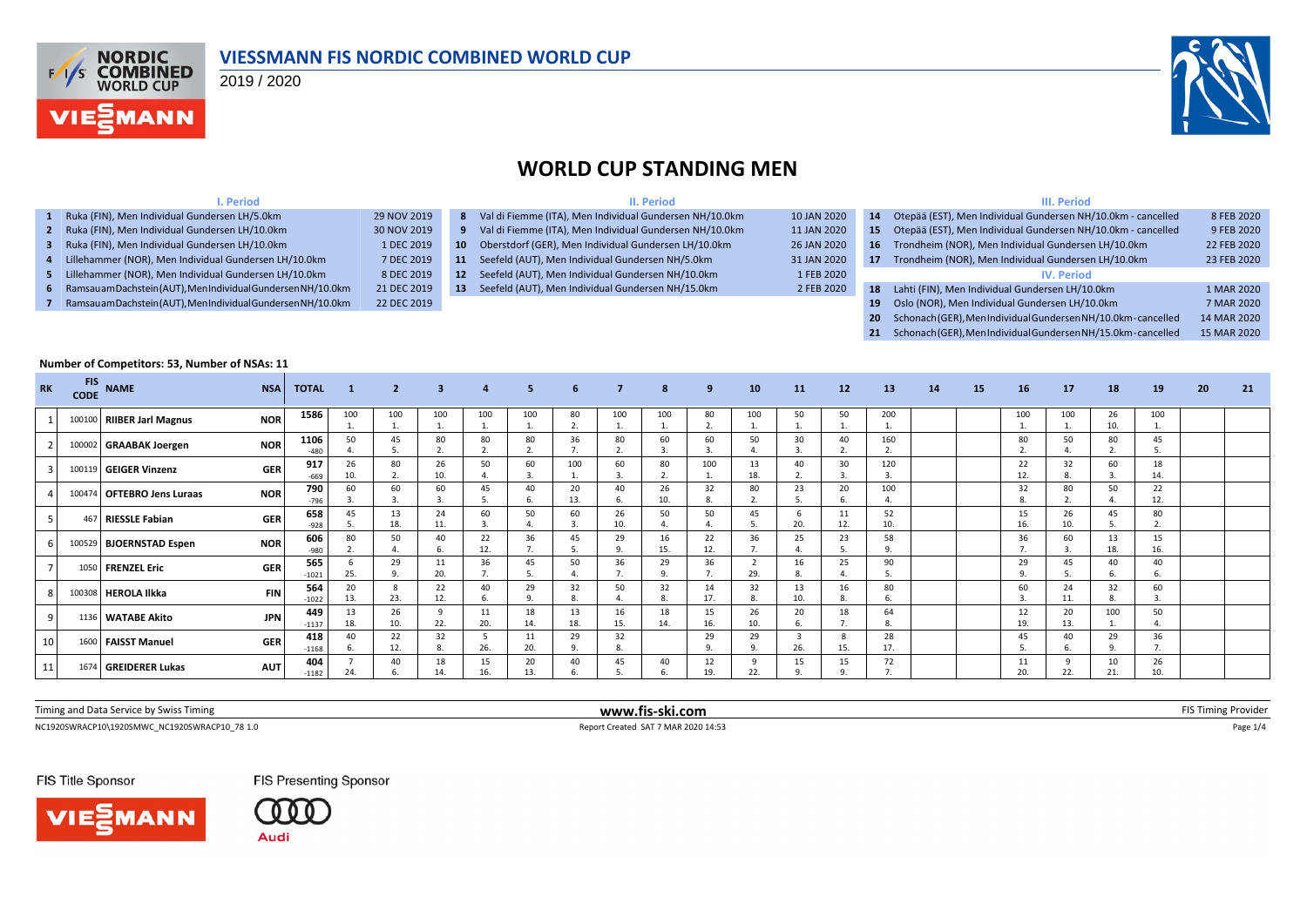



**VIE***MANN* 

# **WORLD CUP STANDING MEN**

| <b>RK</b> | <b>FIS</b><br><b>CODE</b> | <b>NAME</b>                 | <b>NSA</b> | <b>TOTAL</b>   | -1                    | -2                             | з                              |                       |                                |                                |                       | 8                     | 9                     | 10                    | 11                             | 12                             | 13                    | 14 | 15 | 16                    | 17              | 18                    | 19        | 20 | 21 |
|-----------|---------------------------|-----------------------------|------------|----------------|-----------------------|--------------------------------|--------------------------------|-----------------------|--------------------------------|--------------------------------|-----------------------|-----------------------|-----------------------|-----------------------|--------------------------------|--------------------------------|-----------------------|----|----|-----------------------|-----------------|-----------------------|-----------|----|----|
| 12        | 1868                      | <b>FRITZ Martin</b>         | <b>AUT</b> | 399<br>$-1187$ | 36<br>7.              | 10<br>21.                      | 14<br>17.                      | 32<br>8.              | 26<br>10.                      |                                | 20<br>13.             | 36<br>7.              | 10<br>21.             | 40<br>-6.             | 12<br>11.                      | 9<br>14.                       | 30<br>16.             |    |    | 40<br>6.              | 36<br>7.        | 36<br>7.              | 12<br>19. |    |    |
| 13        | 1706                      | REHRL Franz-Josef           | <b>AUT</b> | 369<br>$-1217$ | 32<br>8.              | 36<br>7.                       | 50<br>$\overline{4}$           | 20<br>13.             | 24<br>11.                      | 12<br>19.                      | 18<br>14.             | 22<br>12.             | 40<br>6.              | 60<br>3.              | - 5<br>21.                     | 6<br>19.                       | 26<br>18.             |    |    | 18<br>14.             |                 |                       |           |    |    |
| 14        | 590                       | <b>RYDZEK Johannes</b>      | <b>GER</b> | 260<br>$-1326$ |                       |                                |                                | 16<br>15.             |                                | 15<br>16.                      | $\overline{3}$<br>28. | 45<br>5.              | 26<br>10.             | $\overline{4}$<br>27. | $\overline{4}$<br>23.          | 13<br>10.                      | 48<br>11.             |    |    | 24<br>11.             | 22<br>12.       | 24<br>11.             | 16<br>15. |    |    |
| 15        | 592                       | <b>KLAPFER Lukas</b>        | <b>AUT</b> | 246<br>$-1340$ | $\overline{4}$<br>27. | $\overline{\mathbf{3}}$<br>28. |                                | 14<br>17.             |                                | 24<br>11.                      |                       | 24<br>11.             | 45<br>-5.             | 20<br>13.             | 8<br>16.                       | 5<br>22.                       | 40<br>13.             |    |    | 26<br>10.             | 12<br>19.       | 8<br>23.              | 13<br>18. |    |    |
| 16        | 1821                      | <b>WEBER Terence</b>        | <b>GER</b> | 246<br>$-1340$ | 10<br>21.             | $\overline{7}$<br>24.          |                                | 24<br>11.             | 14<br>17.                      | 18<br>14.                      | 14<br>17.             | 13<br>18.             | 16<br>15.             |                       | 9<br>14.                       | 5<br>21.                       | 32<br>15.             |    |    | - 9<br>22.            | 29<br>9.        | 22<br>12.             | 24<br>11. |    |    |
| 17        |                           | 1761 JOEBSTL Thomas         | <b>AUT</b> | 220<br>$-1366$ | 24<br>11.             | 32<br>8                        | 6<br>25.                       | 26<br>10.             | 32                             | 26<br>10.                      | 15<br>16.             |                       | -7<br>24.             | -5<br>26.             | $\overline{\mathbf{3}}$<br>25. | 3<br>25.                       |                       |    |    | 30.                   | 10<br>21.       | 16<br>15.             | 14<br>17. |    |    |
| 18        |                           | 100025 ANDERSEN Espen       | <b>NOR</b> | 206<br>$-1380$ | 22<br>12.             | 12<br>19.                      | 20<br>13.                      |                       | 16<br>15.                      | $\overline{7}$<br>24.          | 13<br>18.             | 20<br>13.             | 20<br>13.             | 14<br>17.             |                                |                                |                       |    |    | - 6<br>25.            | 13<br>18.       | 11<br>20.             | 32<br>8.  |    |    |
| 19        |                           | 1760 ORTER Philipp          | <b>AUT</b> | 192<br>$-1394$ | 18<br>14.             | 16<br>15.                      | 36<br>7.                       | 8<br>23.              | 30.                            | 10<br>21.                      | 12<br>19.             | 8<br>23.              | 11<br>20.             | 10<br>21.             | $\overline{2}$<br>27.          |                                | 14<br>24.             |    |    | 10<br>21.             | 14<br>17.       | 12<br>19.             | 10<br>21. |    |    |
| 20        |                           | 100547 YAMAMOTO Ryota       | <b>JPN</b> | 184<br>$-1402$ | 12<br>19.             |                                | 29<br>9.                       | 9<br>22.              | $\overline{7}$<br>24.          |                                |                       | $\overline{7}$<br>24. |                       | 15<br>16.             | $\overline{2}$<br>28.          | $\overline{7}$<br>18.          | 18<br>22.             |    |    | 20<br>13.             | 11<br>20.       | 18<br>14.             | 29<br>9.  |    |    |
| 21        |                           | 1413 KROG Magnus            | <b>NOR</b> | 171<br>$-1415$ |                       |                                |                                |                       |                                |                                |                       | 9<br>22.              | -8<br>23.             | 22<br>12.             | 8<br>15.                       | 12<br>11.                      | 44<br>12.             |    |    | 50<br>$\Delta$        | 18<br>14.       |                       |           |    |    |
| 22        | 100797                    | <b>OFTEBRO Einar Luraas</b> | <b>NOR</b> | 165<br>$-1421$ | 16<br>15.             | - 5<br>26.                     | 45<br>5.                       |                       | $\overline{2}$<br>29.          | $\overline{\mathbf{3}}$<br>28. | $\overline{7}$<br>24. | 5<br>26.              | - 6<br>25.            | 12<br>19.             | 10<br>13.                      | 10<br>13.                      | 36<br>14.             |    |    | $\overline{3}$<br>28. |                 |                       | -5<br>26. |    |    |
| 23        | 1562                      | COSTA Samuel                | <b>ITA</b> | 158<br>$-1428$ | 29<br>9.              |                                |                                | 29<br>9.              | 22<br>12.                      | 22<br>12.                      | 22<br>12.             | 12<br>19.             | 13<br>18.             |                       | 5<br>22.                       |                                | $\overline{4}$<br>29. |    |    |                       |                 |                       |           |    |    |
| 24        | 1029                      | <b>PITTIN Alessandro</b>    | <b>ITA</b> | 142<br>$-1444$ | 8<br>23.              | 24<br>11.                      | $\overline{2}$<br>29.          | 18<br>14.             | 12<br>19.                      | 16<br>15.                      | 24<br>11.             | 6<br>25.              | $\overline{2}$<br>29. | 1<br>30.              |                                | $\overline{\mathbf{3}}$<br>26. | 16<br>23.             |    |    | 5<br>26.              |                 | $\overline{4}$<br>27. | 1<br>30.  |    |    |
| 25        | 100434                    | MUHLETHALER Laurent         | <b>FRA</b> | 127<br>$-1459$ |                       | -6<br>25.                      | $\overline{\mathbf{3}}$<br>28. |                       |                                |                                | $\overline{4}$<br>27. |                       |                       | 24<br>11.             | $\overline{4}$<br>24.          | 23.                            | 24<br>19.             |    |    | 16<br>15.             | 16<br>15.       | 15<br>16.             | 11<br>20. |    |    |
| 26        |                           | 100323 GERARD Antoine       | <b>FRA</b> | 116<br>$-1470$ | $\overline{2}$<br>29. | 9<br>22.                       | 8<br>23.                       |                       | $\overline{\mathbf{3}}$<br>28. | 14<br>17.                      | 9<br>22.              | 10<br>21.             |                       | - 7<br>24.            |                                | $\mathbf{A}$<br>24.            | 22<br>20.             |    |    | 8<br>23.              |                 | 20<br>13.             |           |    |    |
| 27        |                           | 100280 PORTYK Tomas         | <b>CZE</b> | 110<br>$-1476$ |                       | 20<br>13.                      |                                | $\overline{2}$<br>29. | 6<br>25.                       | 9<br>22.                       | -6<br>25.             | 14<br>17.             | 24<br>11.             |                       | 1<br>29.                       | 2<br>27.                       | 12<br>25.             |    |    |                       | - 7<br>24.      | $\overline{7}$<br>24. |           |    |    |
| 28        |                           | 100965 LAMPARTER Johannes   | <b>AUT</b> | 107<br>$-1479$ |                       |                                |                                |                       |                                | - 5<br>26.                     | 11<br>20.             | 15<br>16.             | 18<br>14.             | 18<br>14.             | $\overline{7}$<br>17.          | 8<br>16.                       | 20<br>21.             |    |    |                       | - 5<br>26.      |                       |           |    |    |
| 29        |                           | 1700 WATABE Yoshito         | <b>JPN</b> | 82<br>$-1504$  | 5<br>26.              |                                | 13<br>18.                      | 13<br>18.             | 13<br>18.                      | 8<br>23.                       |                       |                       |                       | 11<br>20.             | 6<br>19.                       |                                |                       |    |    | - 7<br>24.            | $\Delta$<br>27. |                       | 2<br>29.  |    |    |

Timing and Data Service by Swiss Timing **EXTIMING 2008 WWW.fis-ski.com WWW.fis-ski.com** FIS Timing Provider

NC1920SWRACP10\1920SMWC\_NC1920SWRACP10\_78 1.0 Report Created SAT 7 MAR 2020 14:53 Page 2/4

FIS Title Sponsor





**FIS Presenting Sponsor**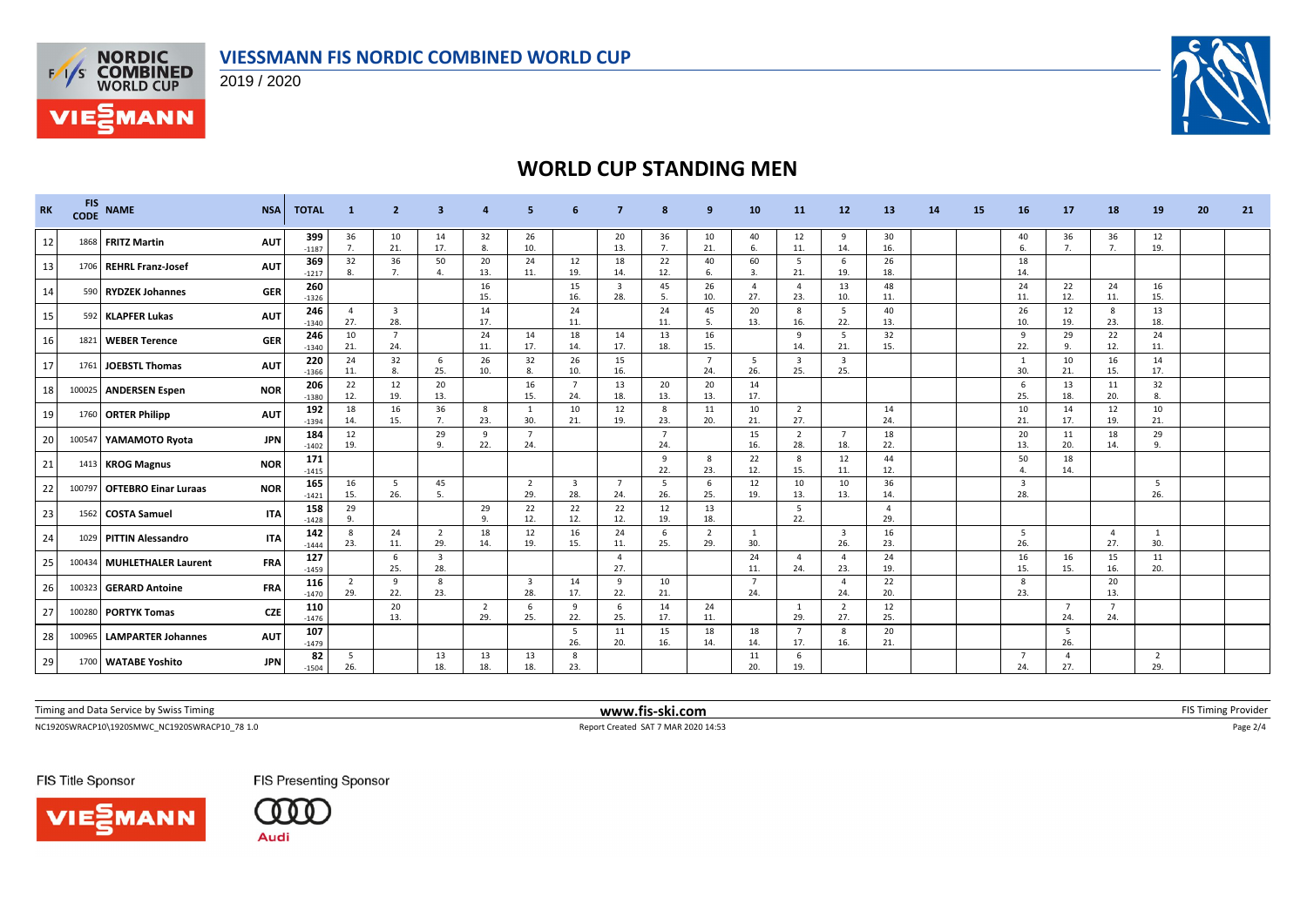

2019 / 2020



# **WORLD CUP STANDING MEN**

| <b>RK</b> |        | CODE NAME                   | <b>NSA</b> | <b>TOTAL</b>  | $\blacksquare$                 | $\overline{2}$        | 3.                    |                                |           | -6                    | 7                     | 8                              | 9                              | 10        | 11                    | 12 <sup>2</sup>       | 13                    | 14 | 15 | 16                    | 17                    | 18                             | <b>19</b>             | 20 | 21 |
|-----------|--------|-----------------------------|------------|---------------|--------------------------------|-----------------------|-----------------------|--------------------------------|-----------|-----------------------|-----------------------|--------------------------------|--------------------------------|-----------|-----------------------|-----------------------|-----------------------|----|----|-----------------------|-----------------------|--------------------------------|-----------------------|----|----|
| 30        |        | 100314 RIIBER Harald Johnas | <b>NOR</b> | 81<br>$-1505$ | 15<br>16.                      | 15<br>16.             | 12<br>19.             | $\overline{7}$<br>24.          |           |                       |                       |                                |                                |           | 18<br>7.              |                       |                       |    |    | 14<br>17.             |                       |                                |                       |    |    |
| 31        |        | 100167 ILVES Kristjan       | <b>EST</b> | 56<br>$-1530$ |                                |                       |                       |                                |           |                       |                       |                                | $\overline{4}$<br>27.          | 6<br>25.  | $\overline{7}$<br>18. | $\overline{7}$<br>17. | 8<br>27.              |    |    | $\overline{2}$<br>29. | 8<br>23.              | 5 <sup>5</sup><br>26.          | 9<br>22.              |    |    |
| 32        | 100357 | <b>SCHMID Julian</b>        | <b>GER</b> | 54<br>$-1532$ |                                | 18<br>14.             | 15<br>16.             | <sup>1</sup><br>30.            | 10<br>21. |                       |                       |                                | $\overline{1}$<br>30.          |           |                       | -1<br>30.             | 6<br>28.              |    |    |                       | $\overline{2}$<br>29. |                                |                       |    |    |
| 33        |        | 100798 SKAARSET Lars Ivar   | <b>NOR</b> | 53<br>$-1533$ |                                |                       |                       |                                |           |                       |                       |                                |                                |           |                       |                       |                       |    |    | $\overline{a}$<br>27. | 15<br>16.             | 14<br>17.                      | 20<br>13.             |    |    |
| 34        | 759    | <b>NAGAI Hideaki</b>        | <b>JPN</b> | 51<br>$-1535$ |                                |                       | 10<br>21.             |                                |           |                       | 10<br>21.             | $\overline{\mathbf{3}}$<br>28. |                                | 16<br>15. |                       | $\overline{2}$<br>28. |                       |    |    |                       |                       | $6\phantom{1}6$<br>25.         | $\overline{4}$<br>27. |    |    |
| 35        |        | 100213 YAMAMOTO Go          | <b>JPN</b> | 45<br>$-1541$ | 11<br>20.                      | $\overline{2}$<br>29. | 16<br>15.             | 6<br>25.                       |           |                       |                       |                                |                                |           |                       |                       |                       |    |    |                       | -1<br>30.             | $\overline{\mathbf{3}}$<br>28. | 6<br>25.              |    |    |
| 36        |        | 100439 HIRVONEN Eero        | <b>FIN</b> | 45<br>$-1541$ | 9<br>22.                       | $\overline{1}$<br>30. |                       |                                |           |                       |                       | 11<br>20.                      |                                |           |                       |                       | $\overline{2}$<br>30. |    |    | 13<br>18.             |                       | 9<br>22.                       |                       |    |    |
| 37        |        | 100179 KUPCZAK Szczepan     | POL        | 42<br>$-1544$ | $\overline{\mathbf{3}}$<br>28. |                       | $\mathbf{1}$<br>30.   |                                |           | 1<br>30.              |                       |                                | - 5<br>26.                     | 8<br>23.  | 11<br>12.             | 6<br>20.              |                       |    |    |                       | 6<br>25.              | <sup>1</sup><br>30.            |                       |    |    |
| 38        | 100460 | <b>KOSTNER Aaron</b>        | <b>ITA</b> | 37<br>$-1549$ | 14<br>17.                      | 14<br>17.             | $\overline{4}$<br>27. |                                | 5<br>26.  |                       |                       |                                |                                |           |                       |                       |                       |    |    |                       |                       |                                |                       |    |    |
| 39        |        | 100811 FLATLA Kasper Moen   | <b>NOR</b> | 36<br>$-1550$ |                                |                       |                       | 12<br>19.                      | 9<br>22.  | 11<br>20.             | $\mathbf{1}$<br>30.   |                                | $\overline{\mathbf{3}}$<br>28. |           |                       |                       |                       |    |    |                       |                       |                                |                       |    |    |
| 40        |        | 100316 TILLER Simen         | <b>NOR</b> | 26<br>$-1560$ |                                |                       |                       | 10<br>21.                      | 8<br>23.  |                       |                       |                                |                                |           |                       |                       |                       |    |    |                       |                       |                                | 8<br>23.              |    |    |
| 41        |        | 100566 SKOGLUND Andreas     | <b>NOR</b> | 24<br>$-1562$ |                                |                       |                       | $\overline{\mathbf{3}}$<br>28. | 15<br>16. | 6<br>25.              |                       |                                |                                |           |                       |                       |                       |    |    |                       |                       |                                |                       |    |    |
| 42        |        | 252 GRUBER Bernhard         | <b>AUT</b> | 21<br>$-1565$ |                                |                       |                       | $\overline{4}$<br>27.          |           | $\overline{4}$<br>27. | $\overline{2}$<br>29. | $\overline{2}$<br>29.          | 9<br>22.                       |           |                       |                       |                       |    |    |                       |                       |                                |                       |    |    |
| 43        |        | 100268 PAZOUT Ondrej        | <b>CZE</b> | 16<br>$-1570$ | 1<br>30.                       | $\overline{4}$<br>27. |                       |                                |           | $\overline{2}$<br>29. | 5<br>26.              | $\overline{4}$<br>27.          |                                |           |                       |                       |                       |    |    |                       |                       |                                |                       |    |    |
| 44        |        | 100538 MUTRU Leevi          | <b>FIN</b> | 11<br>$-1575$ |                                | 11<br>20.             |                       |                                |           |                       |                       |                                |                                |           |                       |                       |                       |    |    |                       |                       |                                |                       |    |    |
| 45        |        | 1774 BUZZI Raffaele         | <b>ITA</b> | 10<br>$-1576$ |                                |                       |                       |                                |           |                       |                       |                                |                                |           |                       |                       | 10<br>26.             |    |    |                       |                       |                                |                       |    |    |
| 46        |        | 100495 KARHUMAA Wille       | <b>FIN</b> | 9<br>$-1577$  |                                |                       | 5<br>26.              |                                | 4<br>27.  |                       |                       |                                |                                |           |                       |                       |                       |    |    |                       |                       |                                |                       |    |    |
| 47        |        | 100184 LANGE Jakob          | <b>GER</b> | 8<br>$-1578$  |                                |                       |                       |                                |           |                       | 8<br>23.              |                                |                                |           |                       |                       |                       |    |    |                       |                       |                                |                       |    |    |

Timing and Data Service by Swiss Timing **www.fis-ski.com www.fis-ski.com** FIS Timing Provider

NC1920SWRACP10\1920SMWC\_NC1920SWRACP10\_78 1.0 Report Created SAT 7 MAR 2020 14:53 Page 3/4

FIS Title Sponsor